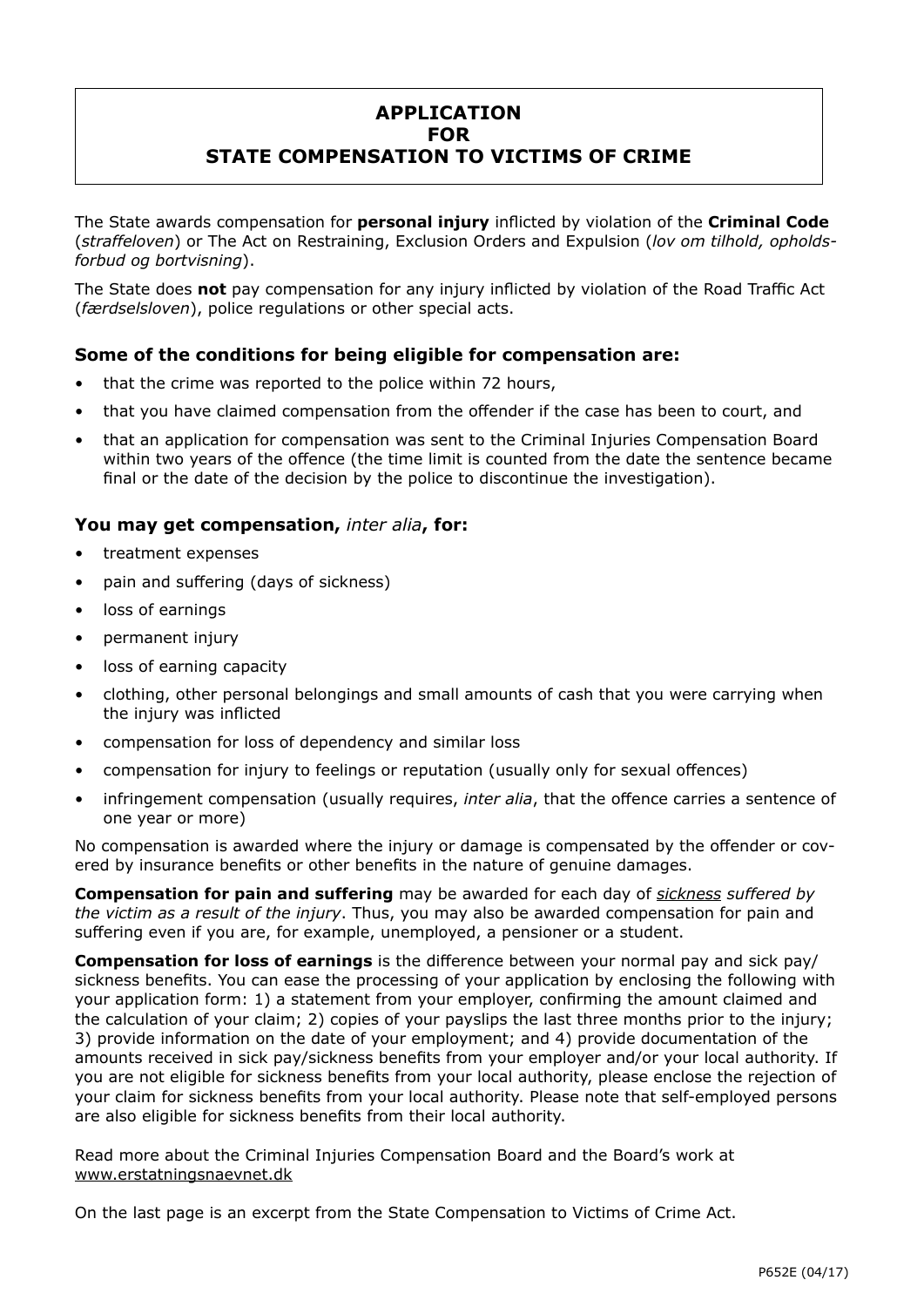| <b>Delete</b> | Print | Save |
|---------------|-------|------|
|               |       |      |

| 1. Applicant's name, address and other details and information about legal representative |  |  |  |  |  |
|-------------------------------------------------------------------------------------------|--|--|--|--|--|
|-------------------------------------------------------------------------------------------|--|--|--|--|--|

| Family name:                                                                                                                                 | First name(s): |           | $ Civi $ Reg. No. $(CPR): $ |  |
|----------------------------------------------------------------------------------------------------------------------------------------------|----------------|-----------|-----------------------------|--|
| Address:                                                                                                                                     |                | Postcode: | Town:                       |  |
| Occupation:                                                                                                                                  | Tel.:          |           | Email address:              |  |
| Are you represented by a legal representative during the Criminal Injuries Compensation Board's<br>consideration of your case? Yes $\square$ | No $\Box$      |           |                             |  |
| The name and address of the legal representative:                                                                                            |                |           |                             |  |
|                                                                                                                                              |                |           |                             |  |

# **1.a. Guardian/receiver, if relevant**  Family name: First name(s): First name(s): Civil Reg. No. (CPR): Address: Town: Town: Town: Town: Town: Town: Town: Town: Town: Town: Town: Town: Town: Town: Town: Town: Town: Town: Town: Town: Town: Town: Town: Town: Town: Town: Town: Town: Town: Town: Town: Town: Town: Town: Town: Tow Tel.: Email address: **2. Offender** Family name: First name(s): **3. When was the offence committed? 3.a. Was the offence committed at work?**  $\Box$ Date:  $\Box$   $\Box$   $\Box$   $\Box$   $\Box$   $\Box$ **4. Has the offence been reported to the police?**  $\Box$  Where?  $\Box$  Where? No  $\Box$  Why not? **5. Claim for compensation as a result of the offence: Days of sickness**? No  $\Box$  Yes  $\Box$  From (date): To (date): Please see instructions on the front page. Loss of earnings? No □ Yes □ From (date): To (date): Total Total DKK Please see instructions on the front page. **Sick pay/sickness benefits from your employer**? Yes **The Manual Proport CONTS CONTS AND MEXALE PROPORTED BY DR**K  $\overline{\mathsf{N}}$   $\overline{\mathsf{N}}$   $\overline{\mathsf{N}}$   $\overline{\mathsf{N}}$   $\overline{\mathsf{N}}$   $\overline{\mathsf{N}}$   $\overline{\mathsf{N}}$   $\overline{\mathsf{N}}$   $\overline{\mathsf{N}}$ **Sickness benefits from your local authority**? The Mes Total Total Total DKK No  $\Box$  | Why not?

| Have you incurred expenses for: | Medicine,                        | <b>DKKI</b> |                           |             |
|---------------------------------|----------------------------------|-------------|---------------------------|-------------|
| <b>Medical certificate,</b>     | DKK Dental treatment,            |             | DKK <b>Psychologist</b> , | <b>DKKI</b> |
| Physiotherapy,                  | DKK Other expenses for treatment |             |                           | <b>DKK</b>  |

Have you incurred **other expenses or losses** (e.g. ruined clothing, other personal belongings, small amounts of cash, transport etc). Documentation for all expenses/losses must be enclosed (receipts, vouchers etc):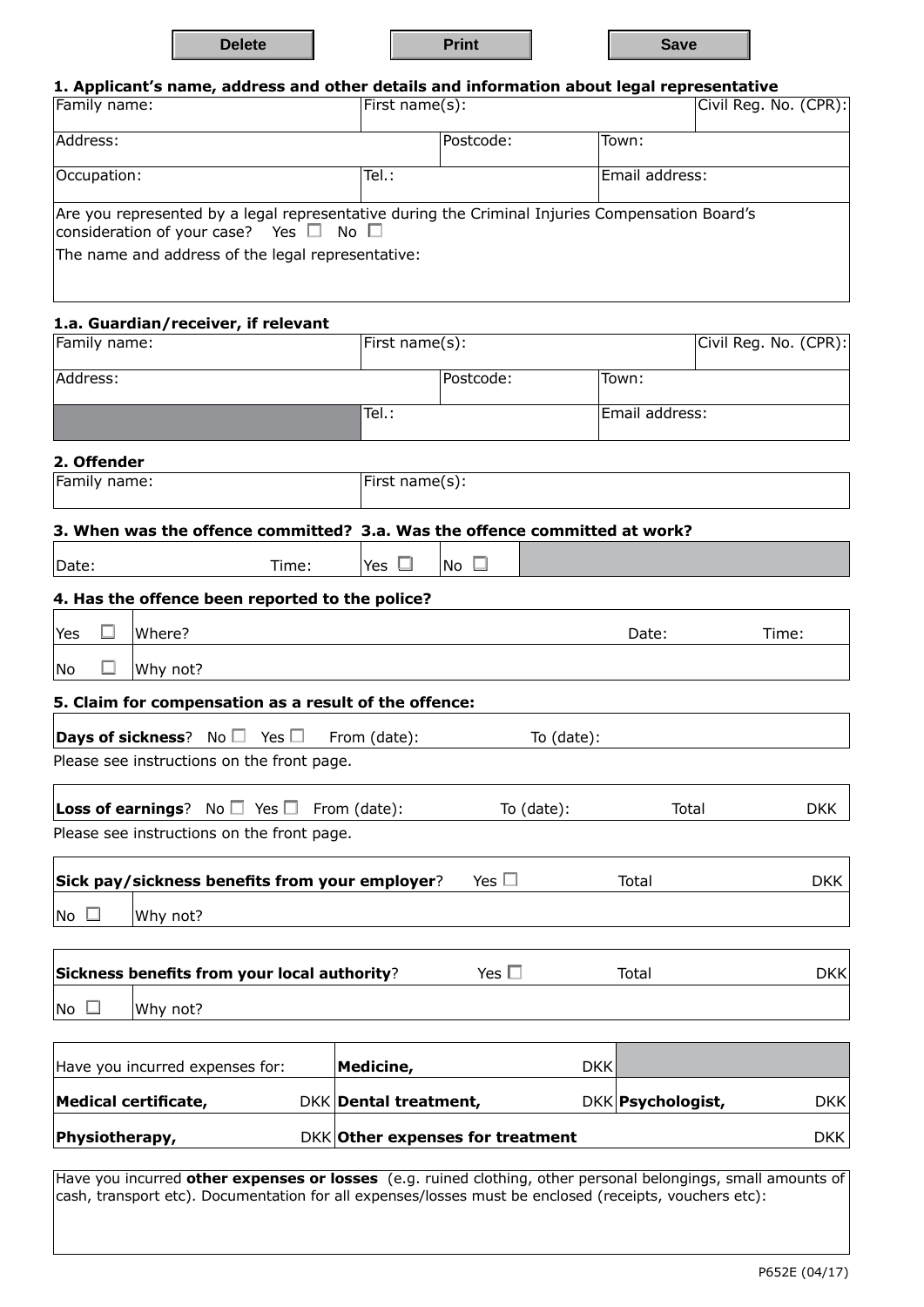# **INSURANCE AT THE TIME OF YOUR INJURY**

| a. Household or contents insurance $\sqrt{N}$ $\Box$<br>Payment:<br><b>b. Accident insurance</b><br>Payment:<br>c. Group accident insurance<br>Payment: | <b>DKK</b><br><b>DKK</b> |               | Compensation for:<br>No $\square$ | Yes $\square$ | Insurer's name, policy and claim no.:                                                        |
|---------------------------------------------------------------------------------------------------------------------------------------------------------|--------------------------|---------------|-----------------------------------|---------------|----------------------------------------------------------------------------------------------|
|                                                                                                                                                         |                          |               |                                   |               |                                                                                              |
|                                                                                                                                                         |                          |               |                                   |               |                                                                                              |
|                                                                                                                                                         |                          |               |                                   |               | Insurer's name, policy and claim no.:                                                        |
|                                                                                                                                                         |                          |               |                                   | Yes $\square$ |                                                                                              |
|                                                                                                                                                         |                          |               | Compensation for:                 |               |                                                                                              |
|                                                                                                                                                         |                          |               | No $\square$                      | Yes $\square$ | Insurer's name, policy and claim no.:                                                        |
|                                                                                                                                                         | <b>DKK</b>               |               | Compensation for:                 |               |                                                                                              |
| d. Health insurance "danmark"                                                                                                                           |                          |               | No $\square$                      | Yes $\square$ |                                                                                              |
| Payment:                                                                                                                                                | <b>DKK</b>               |               | Compensation for:                 |               |                                                                                              |
| 7. Have you received compensation from:                                                                                                                 |                          |               |                                   |               |                                                                                              |
| Offender                                                                                                                                                | No $\square$             | Yes $\square$ |                                   | <b>DKK</b>    | Compensation for:                                                                            |
| Local authority                                                                                                                                         | No $\square$             | Yes $\square$ |                                   | <b>DKK</b>    | Compensation for:                                                                            |
| 8. Do you have any other comments?                                                                                                                      |                          |               |                                   |               |                                                                                              |
|                                                                                                                                                         |                          |               |                                   |               |                                                                                              |
|                                                                                                                                                         |                          |               |                                   |               |                                                                                              |
|                                                                                                                                                         |                          |               |                                   |               |                                                                                              |
|                                                                                                                                                         |                          |               |                                   |               |                                                                                              |
|                                                                                                                                                         |                          |               |                                   |               |                                                                                              |
|                                                                                                                                                         |                          |               |                                   |               |                                                                                              |
|                                                                                                                                                         |                          |               |                                   |               |                                                                                              |
| imprisonment for up to four months.                                                                                                                     |                          |               |                                   |               | Under section 163 of the Criminal Code, misrepresentation will make you liable for a fine or |
|                                                                                                                                                         |                          |               |                                   |               |                                                                                              |
|                                                                                                                                                         |                          |               |                                   |               |                                                                                              |
|                                                                                                                                                         |                          |               |                                   |               |                                                                                              |
|                                                                                                                                                         |                          |               |                                   |               |                                                                                              |
|                                                                                                                                                         |                          |               | <b>Date</b>                       |               | <b>Signature</b>                                                                             |
|                                                                                                                                                         |                          |               |                                   |               |                                                                                              |
|                                                                                                                                                         |                          |               |                                   |               |                                                                                              |

The police will forward the form to the Criminal Injuries Compensation Board, but only when the police investigation and any court proceedings have been completed.

**The Criminal Injuries Compensation Board will notify you upon receipt of your application.**